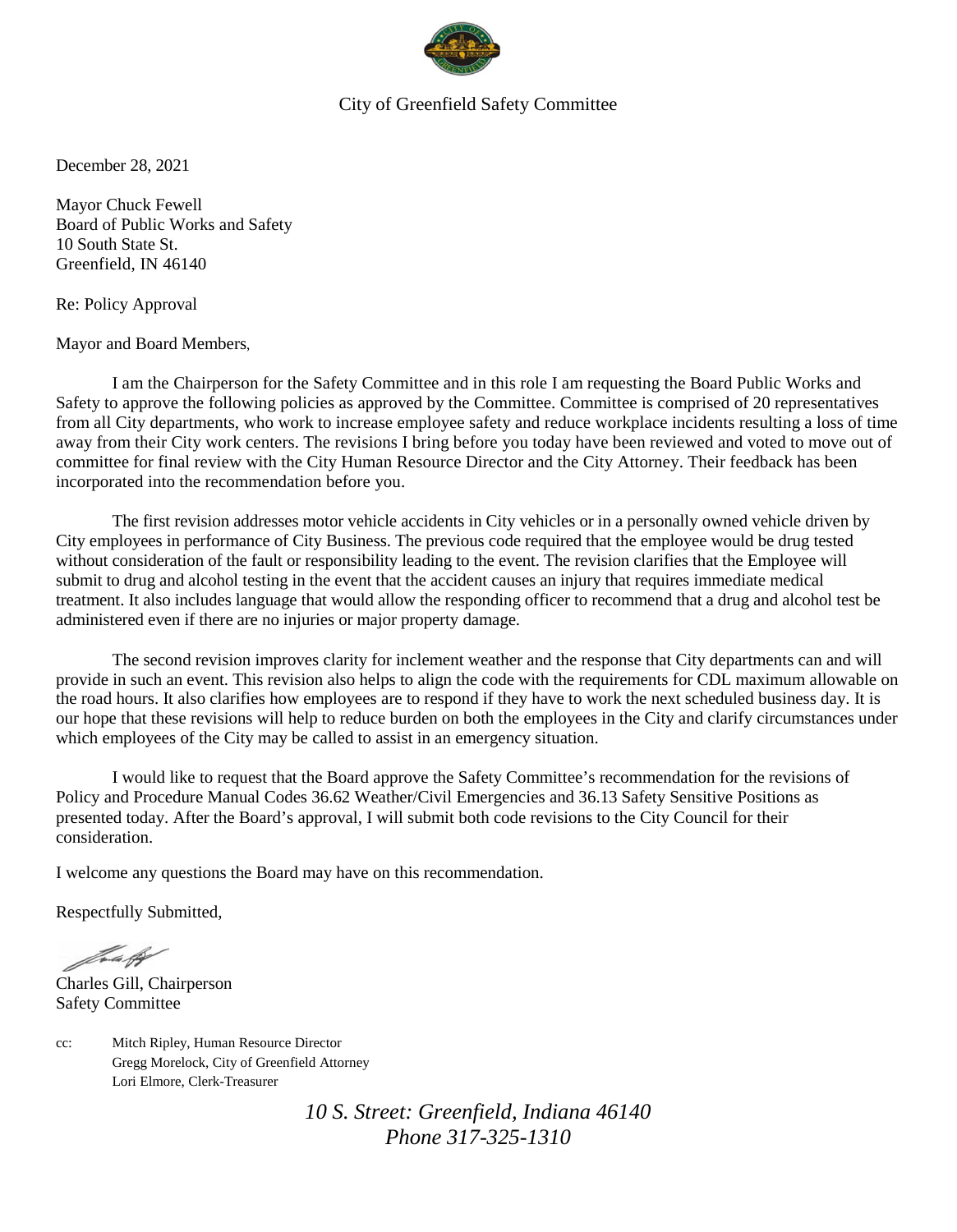# **36.13 Revision**

Last revision text:

#### (B) *Post-accident testing*.

(1) Any employee in a safety-sensitive position must submit to a post-accident drug and alcohol test as soon as possible after an accident, whenever: (i) he/she receives a citation for a moving violation involving the accident; or (ii) either a person is injured because of the accident and the injuries require immediate medical treatment to the person away from the accident scene; or (iii) one or more motor vehicles involved in the accident incur disabling damage and must be transported away from the accident scene by a tow truck or another vehicle. (A supervisor on the scene can ask the employee to submit to drug and or alcohol test if the supervisor believes the situation warrants one, even if there is no personal injury or disabling vehicle damage.) Note: the police can also request that a test be done following an accident.

(2) An employee who is required to take a post-accident drug and alcohol test will, at the City's discretion, either be assigned to a position that is not classified as a safety-sensitive position, or placed on non-disciplinary suspension with pay while awaiting the post-accident test results.

(3) An employee who tests positive for drugs and/or alcohol, or who refuses or fails to submit to a post-accident drug and alcohol test, will be subject to disciplinary action, up to and including discharge.

#### Safety Committee recommendation:

(B) *Post-accident testing*.

(1) The City of Greenfield will require a post-accident drug and/or alcohol test for any employee who is operating a City owned vehicle, or their personal vehicle, while on City time and is involved in an accident or causes damage as a result of their actions.

(2) The employee shall submit to a post-accident drug and/or alcohol test as soon as possible after an accident if a person is injured and the injuries require immediate medical treatment to the person away from the accident scene; If there is a vehicle accident with no injury the employee will request from the Officer on scene to have a portable breath test done and recorded. A Supervisor or the responding officer on the scene may ask the employee to submit to drug and alcohol test if they believe there is reasonable suspicion for one even if there is no personal injury.

(3) An employee who is required to take a post-accident drug and/or alcohol test will, at the City's discretion, either be assigned to a position which does not require driving City vehicles or be placed on non-disciplinary suspension with pay while awaiting the postaccident test results.

(4) An employee who tests positive for drug and/or alcohol, or who refuses to submit to a post-accident drug and alcohol test will be subject to disciplinary action, up to and including discharge.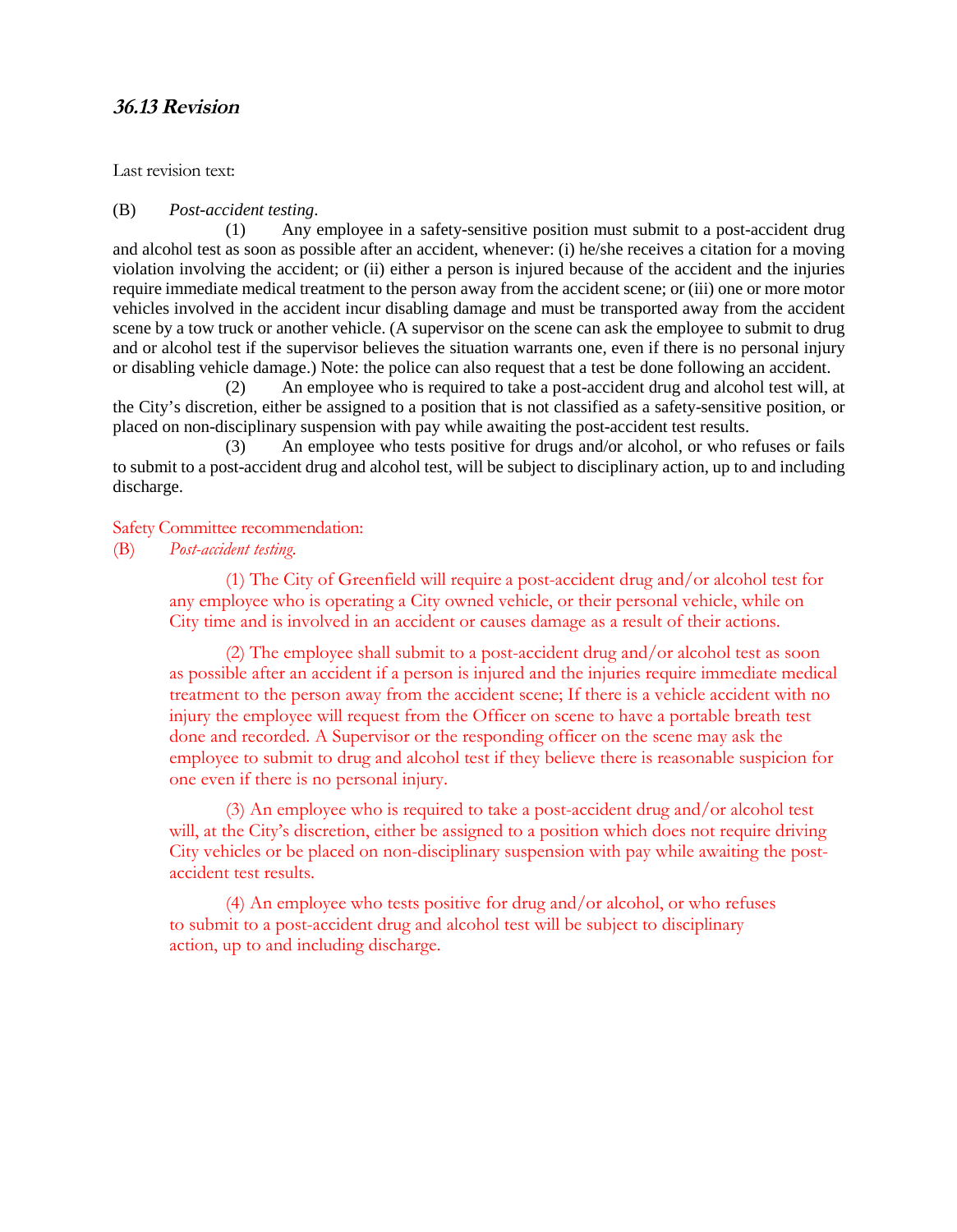# §36.62 WEATHER/CIVIL EMERGENCIES

## Last Revision text:

It is the policy of the city to provide normal services during the event of a weather emergency to the maximum extent possible, while ensuring the greatest possible safety to employees and citizens, and to provide the fullest obtainable staffing levels during such an emergency.

## (A) *Critical service employees.*

Critical service employees are expected to report for their regular shift assignment during a weather/civil emergency, without exception, unless the department head has contacted employees personally, with alternate instructions.

(2) Critical service employees may use personal time; however, the request may be denied, with no recourse available to the employee except to report to work for his or her regular shift.

Safety Committee Recommendation:

It is the policy of the City to provide normal services during the event of a weather emergency to the maximum extent possible, while ensuring the greatest possible safety to employees and citizens, and to provide the fullest obtainable staffing levels during such an emergency. This policy covers inclement weather events that significantly reduce safe travel within the City of Greenfield In such events, the Mayor may declare City offices closed and designate an Inclement Weather day for all non-essential City Personnel.

(A) Critical service employees

(3) Inclement Weather day is declared by the City of Greenfield Mayor

- (a) City Offices will be closed
- (b) Only essential personnel will be required to report for duty
- (c) Unless specifically stated, the City Offices would re-open for
- standard business hours the day following the declared holiday.

(4) The City of Greenfield Street Department determines there is the need for assistance from other City employees to efficiently clear City streets to permit safe travel by the public.

(a) The City Departments will support the Street Department, as requested, by assigning those employees designated as Essential Personnel *who are available to assist,* to the clean-up efforts Utility emergency repairs will take priority over *debris removal* activities.

(5) Unless the next day after the declared weather holiday, (snow day), is not a weekend or another holiday, those employees called in to remove snow are expected